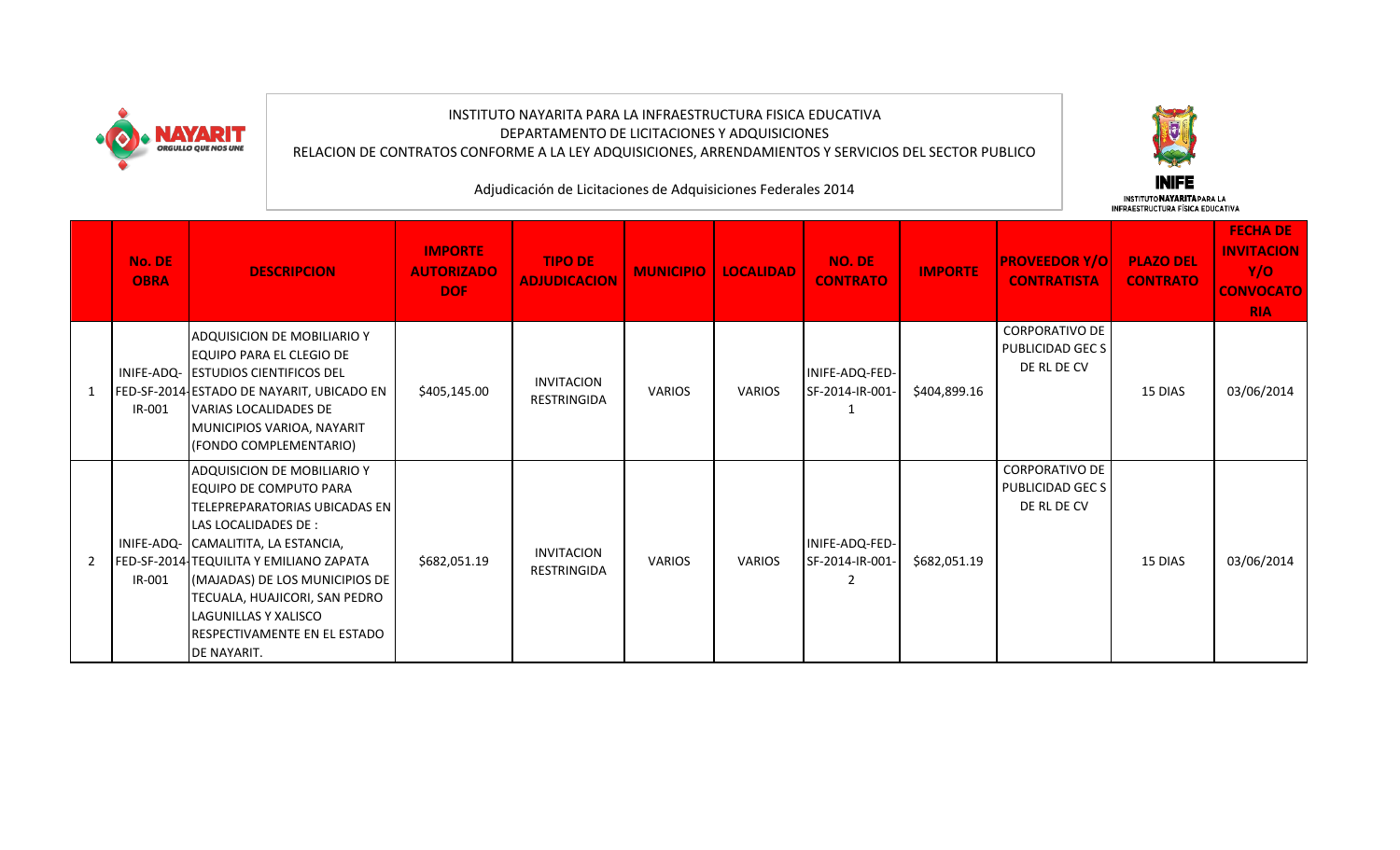| 3              | INIFE-ADQ-<br>FED-SF-2014<br>IR-002 | <b>ADQUISICION DE MOBILIARIO Y</b><br>EQUIPO PARA COLEGIO NACIONAL<br><b>DE EDUCACION PROFECIONAL</b><br>TECNICA DEL ESTADO DE NAYARIT,<br>PLANTEL 310, UBICADO EN LA<br>LOCALIDAD DE TEPIC, MUNICIPIO<br>DE TEPIC, NAYARIT. (CONDO<br>COMPLEMENTARIO) | \$114,369.04   | <b>INVITACION</b><br><b>RESTRINGIDA</b> | <b>VARIOS</b> | VARIOS        | INIFE-ADQ-FED-<br>SF-2014-IR-002-<br>-1             | \$114,344.68   | <b>INFORMATICA</b><br>OPCYON SA DE CV          | 15 DIAS | 03/06/2014 |
|----------------|-------------------------------------|--------------------------------------------------------------------------------------------------------------------------------------------------------------------------------------------------------------------------------------------------------|----------------|-----------------------------------------|---------------|---------------|-----------------------------------------------------|----------------|------------------------------------------------|---------|------------|
| $\overline{4}$ | INIFE-ADQ-<br>FED-SF-2014<br>IR-002 | <b>ADQUISICION DE MOBILIARIO Y</b><br>EQUIPO PARA LA UNIVERSIDAD<br>AUTONOMA DE NAYARIT (UAN)<br><b>VARIAS PREPARATORIAS UBICADAS</b><br>EN VARIAS LOCALIDADES DE<br>VARIOS MUNICIPIOS DEL ESTADO<br>DE NAYARIT. (FONDO<br>COMPLEMENTARIO)             | \$686,873.04   | <b>INVITACION</b><br><b>RESTRINGIDA</b> | <b>VARIOS</b> | <b>VARIOS</b> | INIFE-ADQ-FED-<br>SF-2014-IR-002-<br>$\overline{2}$ | \$683,972.64   | <b>INFORMATICA</b><br>OPCYON SA DE CV          | 15 DIAS | 03/06/2014 |
| 5              | INIFE-ADQ-<br>FED-ICA-              | ADQUISICION DE EQUIPO DE<br>COMPUTO PARA EL INSTITUTO DE<br>CAPACITACION PARA EL TRABAJO<br>DEL ESTADO DE NAYARIT (ICATEN),<br>2014-IR-004 UBICADOS EN VARIAS<br>LOCALIDADES, MUNICIPIOS<br>VARIOS, NAYARIT.                                           | \$1,828,952.28 | <b>INVITACION</b><br><b>RESTRINGIDA</b> | <b>VARIOS</b> | <b>VARIOS</b> | INIFE-ADQ-FED-<br>ICA-2014-IR-004                   | \$1,811,679.45 | <b>ING. CESAR AARON</b><br><b>GUZMAN LOPEZ</b> | 30 DIAS | 25/07/2014 |
| 6              | FED-ICA-                            | <b>ADQUISICION DE MOBILIARIO Y</b><br>EQUIPO PARA EL INSTITUTO DE<br>INIFE-ADQ- CAPACITACION PARA EL TRABAJO<br><b>DEL ESTADO DE NAYARIT (ICATEN),</b><br>2014-IR-003 UBICADOS EN VARIAS,<br>MUNICIPIOS VARIOS, NAYARIT<br>(CONVENIO 2014)             | \$1,020,858.00 | <b>INVITACION</b><br><b>RESTRINGIDA</b> | <b>VARIOS</b> | <b>VARIOS</b> | INIFE-ADQ-FED<br>ICA-2014-IR-003                    | \$1,010,647.54 | POLIFIESTAS S DE<br><b>RLDECV</b>              | 30DIAS  | 25/07/2014 |